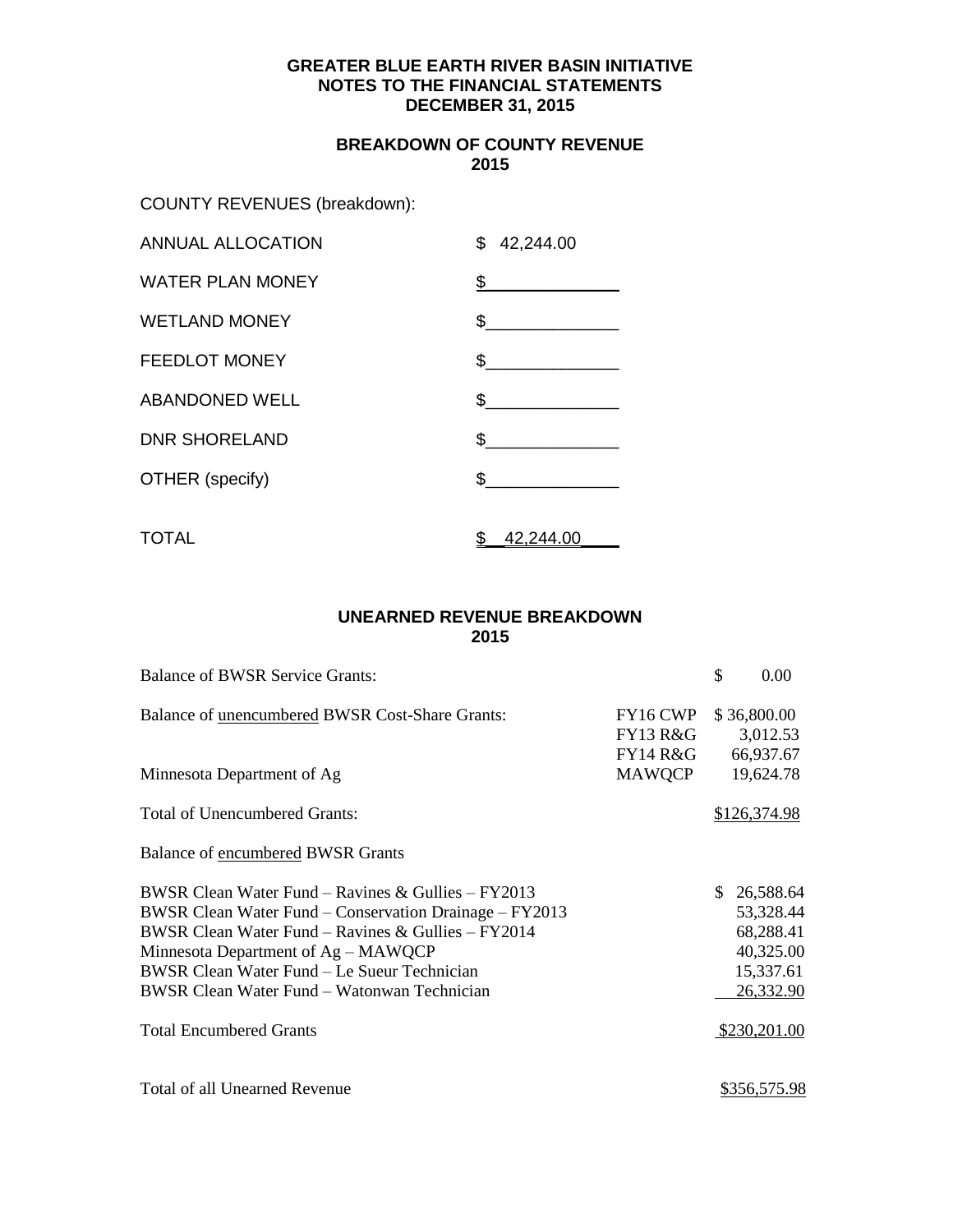# **Note 1 - Summary of Significant Accounting Policies**

The financial reporting policies of the Greater Blue Earth River Basin Alliance (GBERBA) conform to generally accepted accounting principles. The Governmental Accounting Standards District (GASB) is responsible for establishing GAAP for state and local governments through its pronouncements (statements and interpretations).

### Changes in Accounting Principles

During the year ended December 31, 2015, GBERBA adopted GASB Statement No. 68, *Accounting and Financial Reporting for Pensions - an amendment of GASB Statement No. 27* and GASB Statement No. 71, *Pension Transition for Contributions Made Subsequent to the Measurement Date - an amendment of GASB Statement No. 68.*

### Financial Reporting Entity

The Greater Blue Earth River Basin Alliance was established July 1, 2013 under the provisions of Minnesota Statutes 471.59. The Alliance was established to receive and expend federal, state, and local grants and other related funds to coordinate implementation programs and activities that protect and enhance the land and water resources in the Greater Blue Earth River Basin.

Component units are legally separate entities for which the Alliance (primary government) is financially accountable, or for which the exclusion of the component unit would render the financial statements of the primary government misleading. The criteria used to determine if the primary government is finally accountable for a component unit include whether or not the primary government appoints the voting majority of the potential component unit's governing body, is able to impose its will on the potential component unit, is in relationship of financial benefit or burden with the potential component unit, or is fiscally depended upon by the potential component unit.

Generally accepted accounting principles require that the financial reporting entity include the primary government and component units for which the primary government is financially accountable. Under these principles the Alliance does not have any component units.

# Government-Wide Financial Statements

The government-wide financial statements (i.e. The Statement of Net Position and The Statement of Activities) report information on all of the non-fiduciary activities of the Alliance.

The Statement of Activities demonstrates the degree to which the direct expenses of a given function or segment are offset by program revenues. Direct expenses are those that are clearly identifiable with a specific function.

The government-wide financial statements are reported using the economic resources measurement focus and the accrual basis of accounting. Revenues are recorded when earned and expenses are recorded when a liability is incurred, regardless of the timing of cash flows. Grants and similar items are recognized as revenues as soon as all eligibility requirements imposed by the provider have been met.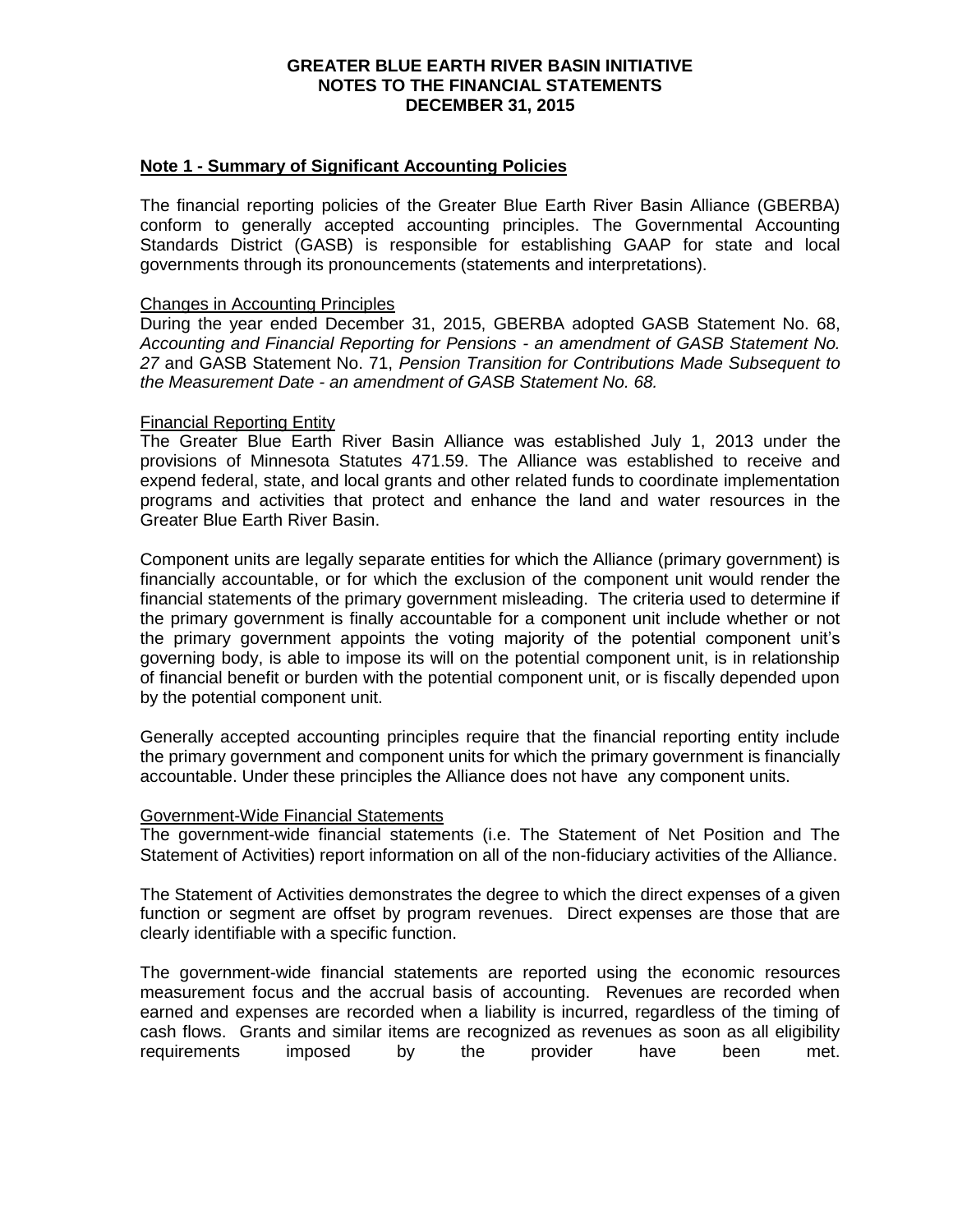# Fund Financial Statements

The government reports the General Fund as its only major governmental fund. The general fund accounts for all financial resources of the government.

Governmental fund financial statements are reported using the current financial resources measurement focus and the modified accrual basis of accounting. Revenues are recognized as soon as they are both measurable and available. Revenues are considered to be available when they are collectible within the current period or soon enough thereafter to pay liabilities of the current period. For this purpose, the District considers all revenues, except reimbursement grants, to be available if they are collected within 60 days of the end of the current fiscal period.

Reimbursement grants are considered available if they are collected within one year of the end of the current fiscal period. Expenditures are recorded when a liability is incurred under accrual accounting.

Intergovernmental revenues are reported in conformity with the legal and contractual requirements of the individual programs. Generally, grant revenues are recognized when the corresponding expenditures are incurred.

Investment earnings are recognized when earned. Other revenues are recognized when they are received in cash because they usually are not measurable until then.

In accordance with Governmental Accounting Standards Board Statement No. 33, *Accounting and Financial Reporting for Nonexchange Transactions*, revenues for nonexchange transactions are recognized based on the principal characteristics of the revenue. Exchange transactions are recognized as revenue when the exchange occurs.

# Budget Information

The Alliance adopts an estimated revenue and expenditure budget for the general fund. Comparisons of estimated revenues and budgeted expenditures to actual are presented in the financial statements in accordance with generally accepted accounting principles. Amendments to the original budget require Alliance approval. Appropriations lapse at yearend. The Alliance does not use encumbrance accounting.

# Use of Estimates

The preparation of financial statements in conformity with generally accepted accounting principles requires management to make estimates and assumptions which affect: the reported amounts of assets and liabilities, the disclosure of contingent assets and liabilities at the date of the financial statements, and the reported amounts of revenues and expenditures during the reporting period. Actual results could differ from those estimates.

# Assets, Deferred Outflows of Resources, Liabilities, Deferred Inflows of Resources, and Net **Position**

# Assets

Investments are stated at fair value, except for non-negotiable certificates of deposit, which are on a cost basis, and short-term money market investments, which are stated at amortized cost.

The Alliance does not have any capital assets.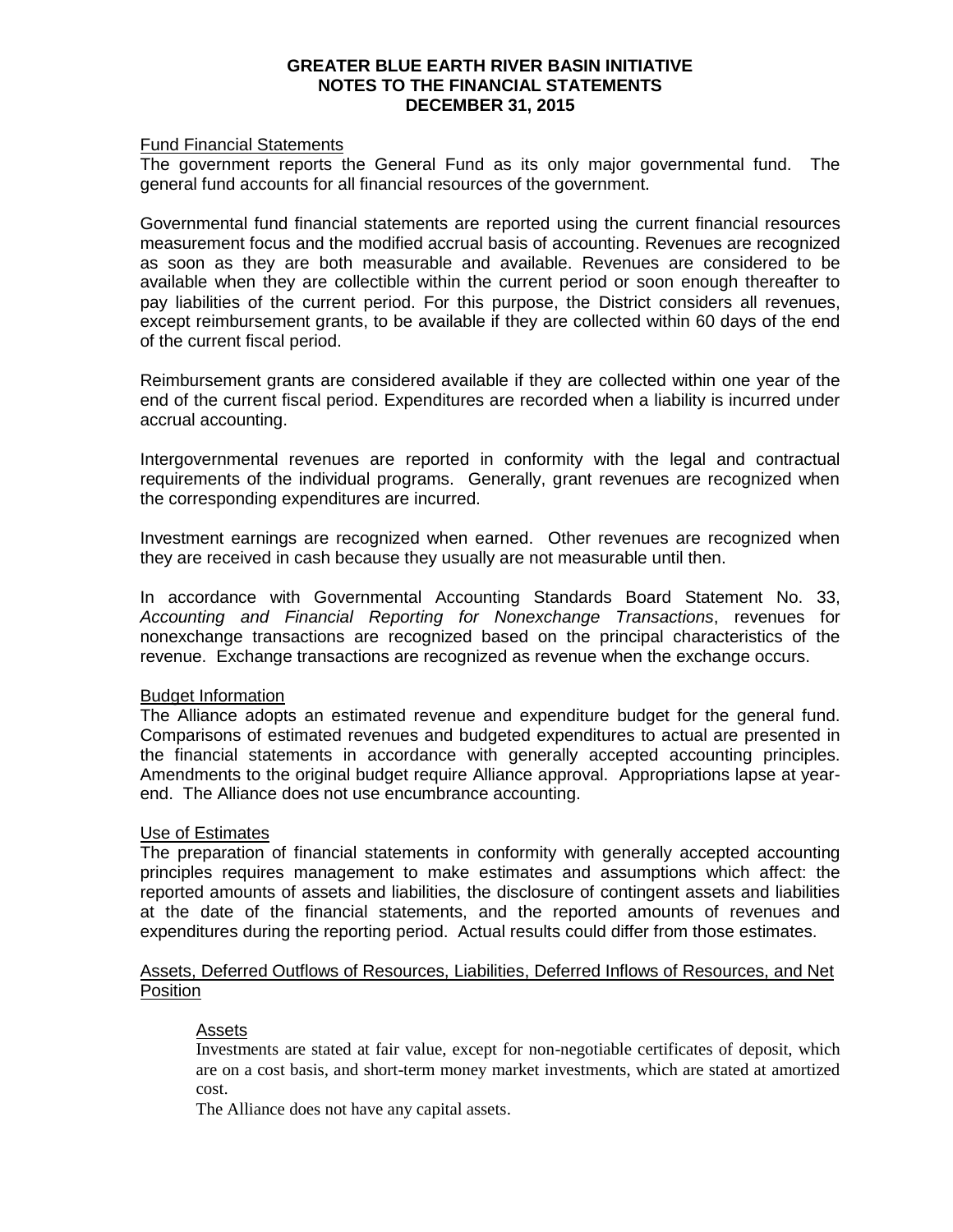#### Liabilities

Long-term liabilities, such as compensated absences, are accounted for as an adjustment to net position.

### Unearned Revenue

Governmental funds and government-wide financial statements report unearned revenue in connection with resources that have been received, but not yet earned.

### Classification of Net Position

Net position in the government-wide financial statements is classified in the following categories:

Investment in capital assets – the amount of net position representing capital assets net of accumulated depreciation.

Restricted net position – the amount of net position for which external restrictions have been imposed by creditors, grantors, contributors, or laws or regulations of other governments; and restrictions imposed by law through constitutional provisions or enabling legislation.

Unrestricted net position – the amount of net position that does not meet the definition of restricted or investment in capital assets.

### Deferred Outflows/Inflows of Resources

In addition to assets, the statement of financial position will sometimes report a separate section for deferred outflows of resources. This separate financial statement element, deferred outflows of resources, represents a consumption of net position that applies to future periods and so will not be recognized as an outflow of resources (expense/expenditure) until then. Currently, the Alliance does not have any items that qualify for reporting in this category.

In addition to liabilities, the statement of financial position will sometimes report a separate section for deferred inflows of resources. This separate financial statement element, deferred inflows of resources, represents an acquisition of net position that applies to future periods and will not be recognized as an inflow of resources (revenue) until that time. The Alliance does not have any items that qualify for reporting in this category.

### Classifications of Fund Balances

Fund balance is divided into five classifications based primarily on the extent to which the Alliance is bound to observe constraints imposed upon the use of the resources in the General Fund. The classifications are as follows:

Nonspendable – the nonspendable fund balance category includes amounts that cannot be spent because they are not in spendable form, or legally or contractually required to be maintained intact. The "not in spendable form" criterion includes items that are not expected to be converted to cash.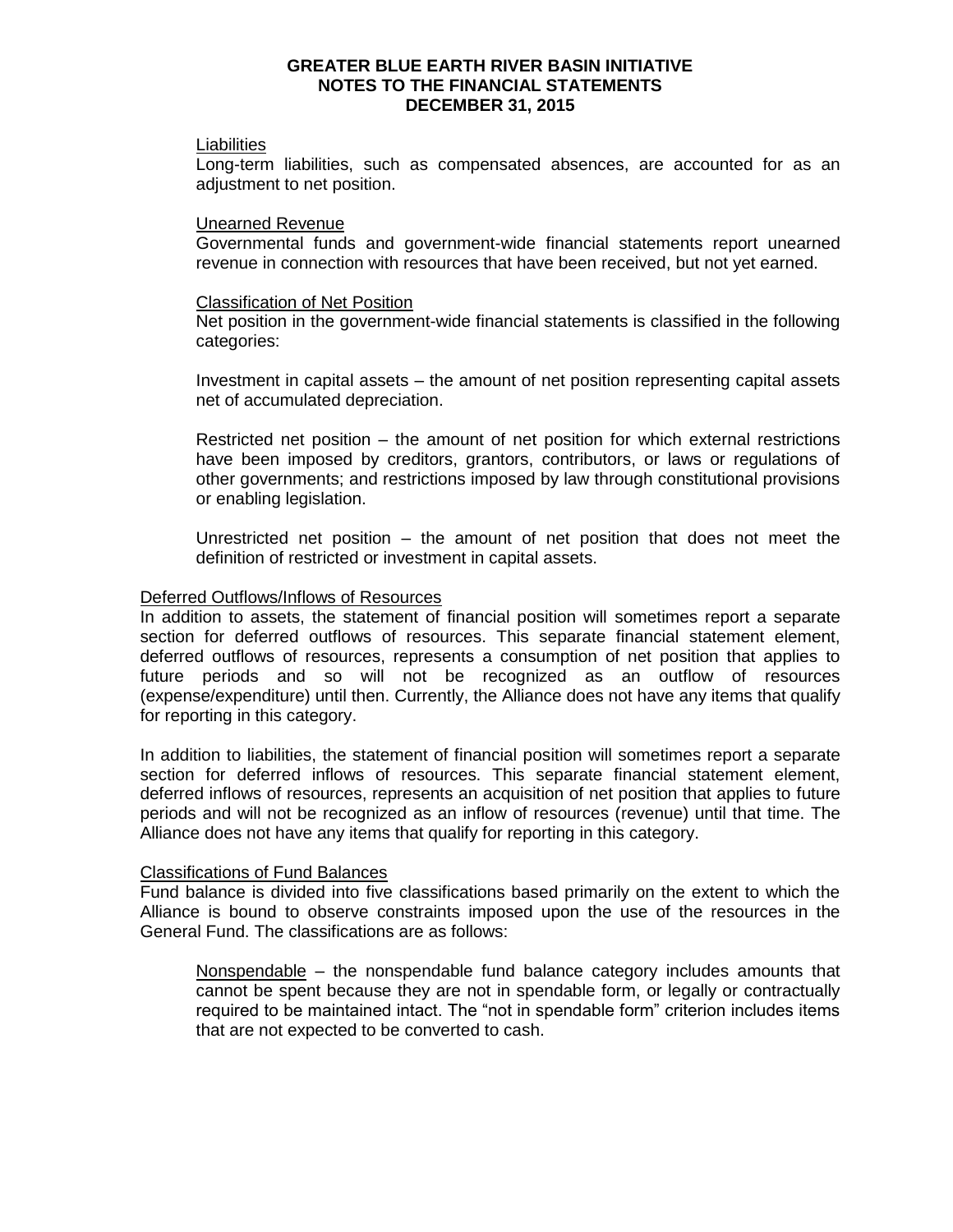Restricted – fund balance is reported as restricted when constraints placed on the use of resources are either externally imposed by creditors (such as through debt covenants), grantors, contributors, or laws or regulations of other governments; or is imposed by law through constitutional provisions or enabling legislation.

Committed – the committed fund balance classification includes amounts that can be used only for the specific purposes imposed by formal action (resolution) of the Alliance. Those committed amounts cannot be used for any other purposes unless the Alliance removes or changes the specified use by taking the same type of action (resolution) it employed to previously commit those amounts.

Assigned – amounts in the assigned fund balance classification the Alliance intends to use for specific purposes that do not meet the criteria to be classified as restricted or committed. In the General Fund, assigned amounts represent intended uses established by the Alliance.

Unassigned – Unassigned fund balance is the residual classification for the general fund and includes all spendable amounts not contained in the other fund balance classifications.

The Alliance applies restricted resources first when expenditures are incurred for purposes for which either restricted or unrestricted (committed, assigned, and unassigned) amounts are available. Similarly, within unrestricted fund balance, committed amounts are reduced first followed by assigned, and then unassigned amounts when expenditures are incurred for purposes for which amounts in any of the unrestricted fund balance classifications could be used.

# Explanation of Adjustments Column in Statements

Capital Assets: In the Statement of Net Position and Governmental Fund Balance Sheet, an adjustment is made if the Alliance has capital assets. The Alliances does not have any capital assets.

Long-Term Liabilities: In the Statement of Net Position and Governmental Fund Balance Sheet, an adjustment is made to reflect the total Compensated Absence Liability the Alliance. The Alliance has no Compensated Absences Liabilities. See note on Long-Term Liabilities.

Depreciation and Change in Compensated Absences for the year: In the Statement of Activities and Governmental Fund Revenues, Expenditures and Changes in Fund Balance, the adjustment equals the total depreciation for the year reported, plus or minus the change in Compensated Absences between the reporting year and the previous year. This number is supported by figures in the note on Long-Term Liabilities.

# Vacation and Sick Leave

Under current Alliance policies, all employee time is contracted with participating counties or soil and water conservation districts. Employee benefits and are also paid and accrued by the counties and soil and water conservation districts.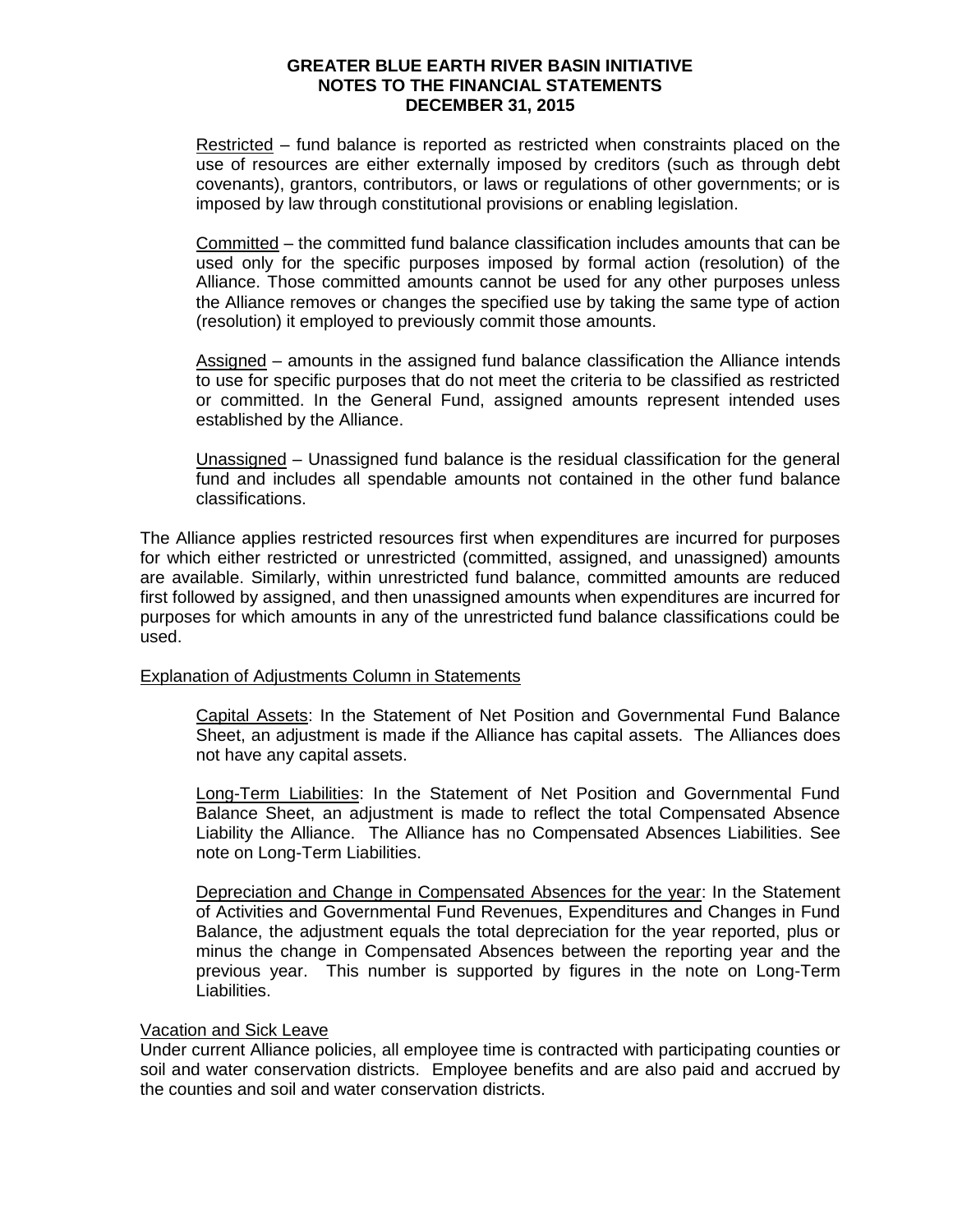#### Alliance Indebtedness

Line of Credit – On December 30, 2013 the Alliance signed a line of credit agreement for \$60,000. There was no borrowing for the year ended December 31, 2015 and no outstanding balance on the line of credit at December 31, 2015.

# Risk Management

The Alliance is exposed to various risks of loss related to tort; theft of, damage to, and destruction of assets; errors and omissions; injuries to employees; workers' compensation claims; and natural disasters. Property and casualty liabilities and workers' compensation are insured through Minnesota Counties Intergovernmental Trust. The Alliance retains risk for the deductible portion of the insurance. The amounts of these deductibles are considered immaterial to the financial statements.

The Minnesota Counties Intergovernmental Trust is a public entity risk pool currently operated as a common risk management and insurance program for its members. The Alliance pays an annual premium based on its annual payroll. There were no significant increases or reductions in insurance from the previous year or settlements in excess of insurance coverage for any of the past three fiscal years.

# **Note 2 - Detailed Notes**

### Capital Assets

Changes in Capital Assets, Asset Capitalization and Depreciation.

GBERBA does not own any assets.

|                                | <b>Beginning</b> | Addition | Deletion | Ending |
|--------------------------------|------------------|----------|----------|--------|
| Equipment                      | \$0              | \$0      | \$0      | \$0    |
| Less: Accumulated Depreciation |                  |          |          |        |
| <b>Net Capital Assets</b>      |                  |          |          |        |

# Unearned Revenue

Unearned revenue represents unearned advances from the Minnesota Board of Water and Soil Resources (BWSR) for administrative service grants and for the cost-share program. Revenues will be recognized when the related program expenditures are recorded. Unearned revenue for the year ended December 31, 2015, consists of the following: Clean Water Fund Grants, \$259,826; Minnesota Department of Ag, MAWQCP, \$59,950; MPCA CWP Grant, \$36,800, Total, \$356,576.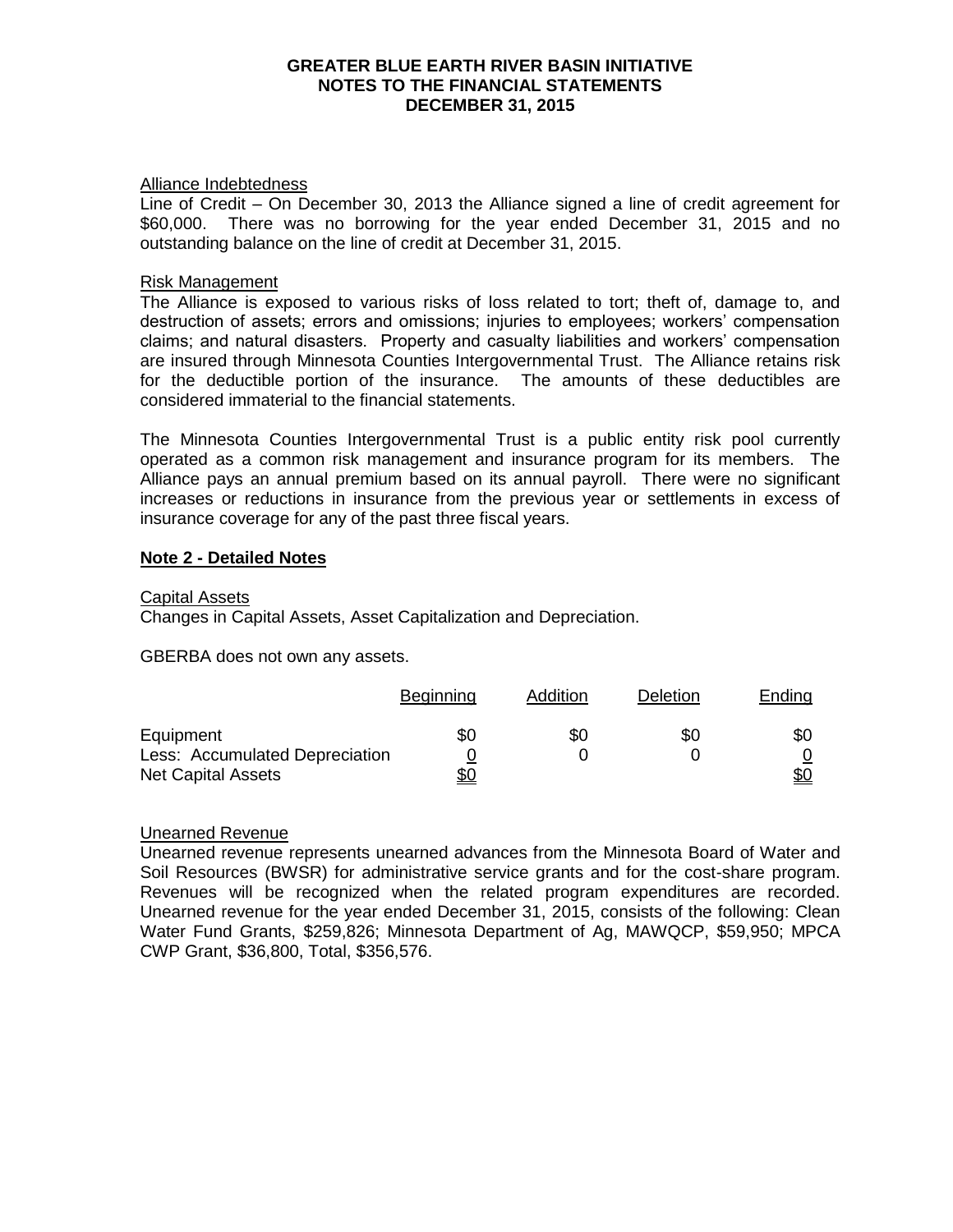### Long-Term Liabilities - Compensated Absences Payable

GBERBA contracts with the Cottonwood SWCD for the Administrative, Technical and Financial Coordinators. Also the Watonwan Watershed Technician is a contract for services through the Cottonwood SWCD. The Le Sueur Watershed Technician position is contract for services with the SWCD.

| Balance December 31, 2015          |  |
|------------------------------------|--|
| Net Change in Compensated Absences |  |
| Balance December 31, 2015          |  |

# **Deposits**

Minnesota Statutes 118A.02 and 118A.04 authorize the Alliance to designate a depository for public funds and to invest in certificates of deposit. Minnesota Statutes 118A.03 requires that all District deposits be protected by insurance, surety bond, or collateral. The market value of collateral pledged shall be at least ten percent more than the amount on deposit plus accrued interest at the close of the financial institution's banking day, not covered by insurance or bonds.

Authorized collateral includes treasury bills, notes and bonds; issues of U.S. government agencies; general obligations rated "A" or better; revenue obligations rated "AA" or better; irrevocable standard letters of credit issued by the Federal Home Loan Bank; and certificates of deposit. Minnesota Statutes require that securities pledged as collateral be held in safekeeping in a restricted account at the Federal Reserve Bank or in an account at a trust department of a commercial bank or other financial institution that is not owned or controlled by the financial institution furnishing the collateral.

# Custodial Credit Risk Deposits

Custodial credit risk is the risk that in the event of a financial institution failure, the District's deposits may not be returned to it. The District does not have a deposit policy for custodial credit risk. As of December 31, 2015, the District's deposits were not exposed to custodial credit risk.

# **Note 3 - Defined Benefit Pension Plans**

# Plan Description - Public Employees Retirement Association

The Alliance does not have any employees so there are no contributions to the Public Employees Retirement Association of Minnesota (PERA).

#### Funding Policy

Minnesota Statutes Chapter 353 sets the rates for employer and employee contributions. These statutes are established and amended by the state legislature.

# **Note 4 - Operating Leases**

The Cottonwood SWCD provides office space for the Alliance.